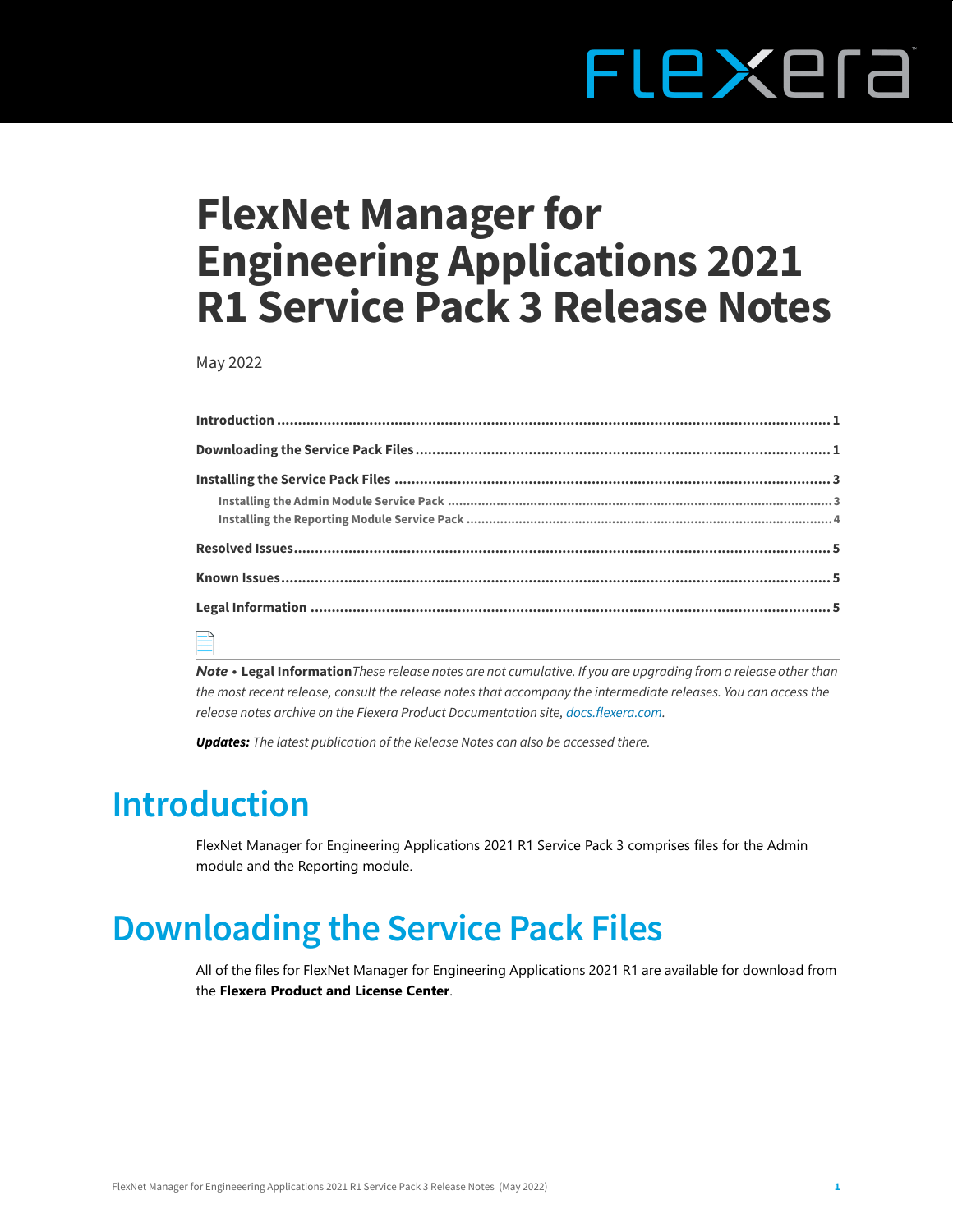

*Task To access the Flexera Product and License Center:*

**1.** Go to the **Customer Community** > **Downloads** page.

*[https://flexeracommunity.force.com/customer/CCDownload](https://flexeracommunity.force.com/customer/CCDownload )*

*Note • If you are prompted to log in, enter your user name and password, and click the Log In button. Then click Downloads.* 

- **2.** Click the *Access Above Products* button at the bottom of the list containing the item, *FlexNet Manager for Engineering Applications 2021 R1 (15.12)* . If you do not have access, click **Request Access**.
- **3.** Click **Downloads** > **List Downloads**.
- **4.** Click **FlexNet Manager for Engineering Applications**.
- **5.** Click **FlexNet Manager for Engineering Applications 2021 R1 SP3**.
- **6.** To sign the EULA agreement, click **I Agree**.

The FlexNet Manager for Applications 2021 R1 SP3 includes the following files:

#### **Admin Module Files**

Download and save the Admin service pack files to a location that is accessible from the machine on which FlexNet Manager for Engineering Applications runs. The location in which you save the files is referred to as <servicepackDir>.

- **•** admin\_manager-15\_12\_0\_3.jar
- **•** admin\_reporting-15\_12\_0\_3.jar
- **•** admin\_platform-15\_12\_0\_3.jar
- **•** admin\_jboss-15\_12\_0\_3.jar

#### **Reporting Module Files**

Download and save the Reporting service pack files to a location that is accessible from the machine on which FlexNet Manager for Engineering Applications runs. The location in which you save the files is referred to as <servicepackDir>.

- **•** reporting\_remotereporting-15\_12\_0\_3.jar
- **•** reporting\_platform-15\_12\_0\_3.jar
- **•** reporting\_jboss-15\_12\_0\_3.jar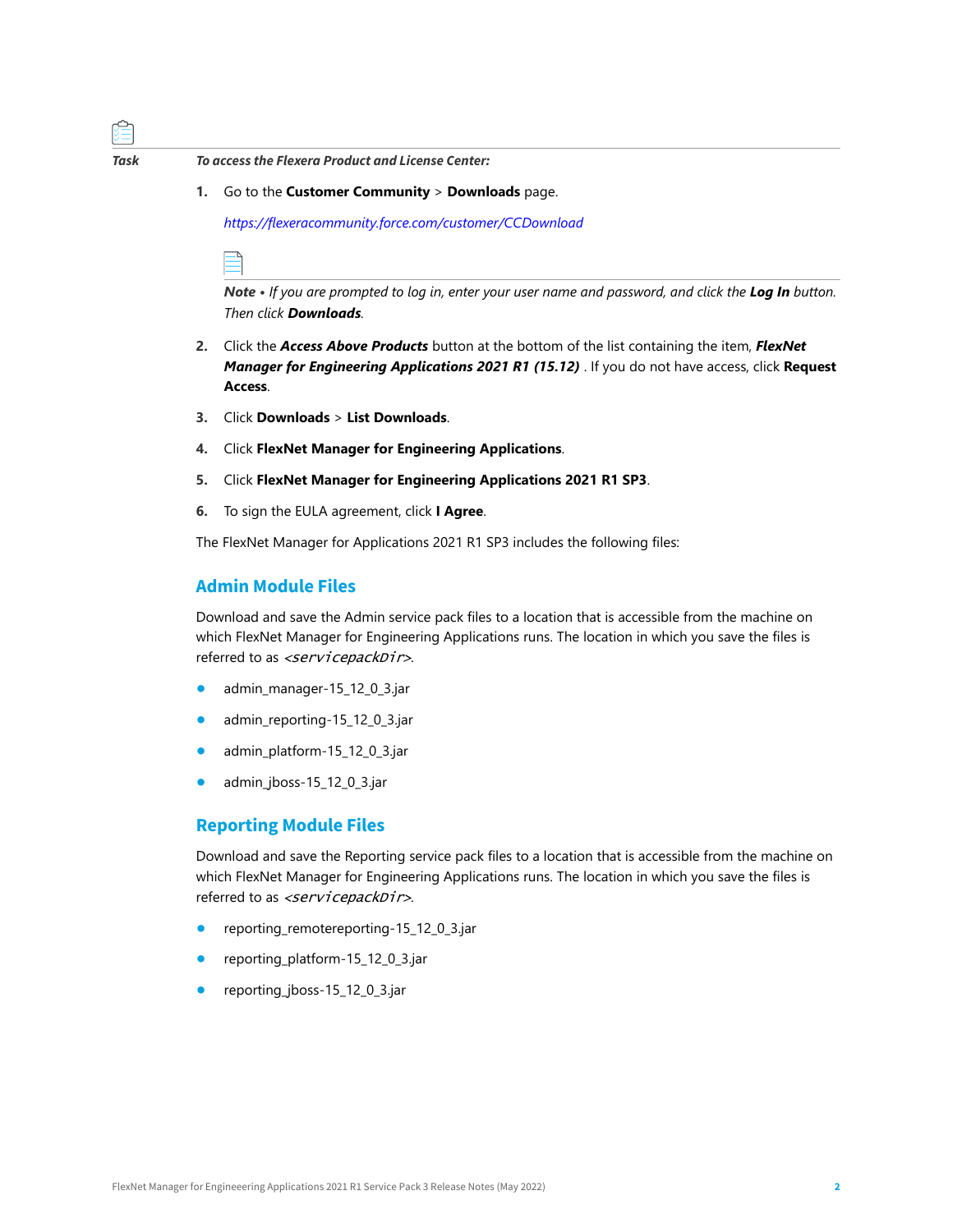# <span id="page-2-0"></span>**Installing the Service Pack Files**

You must have FlexNet Manager for Engineering Applications installed prior to installing this service pack. Service packs are cumulative, so it is not necessary to install any previous service packs before installing this one.

Prepare to install Service Pack 3:

**•** Stop the FlexNet Manager for Engineering Applications. From a command prompt, navigate to the Admin and Reporting directory, and type the following command:

flexnet stop

**•** Uninstall FlexNet Manager for Engineering Applications 2021 R1 Service Pack on both Admin and Reporting Server by using the below command

flexnet patch uninstall

**•** To rollback the service pack , you need to re-create the site directory. To do this, type the following command and Admin and Reporting server:

flexnet site make

### <span id="page-2-1"></span>**Installing the Admin Module Service Pack**

Because you must upgrade the database schema as part of the Admin module installation process, it is recommended that you make a backup of the database.

| 廷    |                                                                                                                                          |                                                                                                                                                                                                                                                                                            |  |  |
|------|------------------------------------------------------------------------------------------------------------------------------------------|--------------------------------------------------------------------------------------------------------------------------------------------------------------------------------------------------------------------------------------------------------------------------------------------|--|--|
| Task | To install FlexNet Manager for Engineering Applications 2021 R1 Service Pack 3 for the Admin module:                                     |                                                                                                                                                                                                                                                                                            |  |  |
|      | 1.                                                                                                                                       | Download and save the following Admin service pack files to a location that is accessible from the<br>machine on which FlexNet Manager for Engineering Applications runs. The location in which you<br>save the files is referred to as <servicepackdir>.</servicepackdir>                 |  |  |
|      |                                                                                                                                          | admin_manager-15_12_0_3.jar<br>$\bullet$                                                                                                                                                                                                                                                   |  |  |
|      |                                                                                                                                          | admin_reporting-15_12_0_3.jar<br>$\bullet$                                                                                                                                                                                                                                                 |  |  |
|      |                                                                                                                                          | admin_platform-15_12_0_3.jar<br>$\bullet$                                                                                                                                                                                                                                                  |  |  |
|      |                                                                                                                                          | admin_jboss-15_12_0_3.jar<br>$\bullet$                                                                                                                                                                                                                                                     |  |  |
|      | 2.                                                                                                                                       | To import the service pack files, type the following command:                                                                                                                                                                                                                              |  |  |
|      |                                                                                                                                          | flexnet patch import <servicepackdir>/admin_manager-15_12_0_3.jar;<servicepackdir>/<br/>admin_reporting-15_12_0_3.jar; <servicepackdir>/admin_platform-<br/>15_12_0_3.jar; <servicepackdir>/admin_jboss-15_12_0_3.jar;</servicepackdir></servicepackdir></servicepackdir></servicepackdir> |  |  |
|      | Installing a service pack means expanding the .jar files. To install the Admin module service pack,<br>3.<br>type the following command: |                                                                                                                                                                                                                                                                                            |  |  |
|      |                                                                                                                                          | flexnet patch install                                                                                                                                                                                                                                                                      |  |  |
|      | 4.                                                                                                                                       | To deploy the service pack, you need to re-create the site directory. To do this, type the following<br>command:                                                                                                                                                                           |  |  |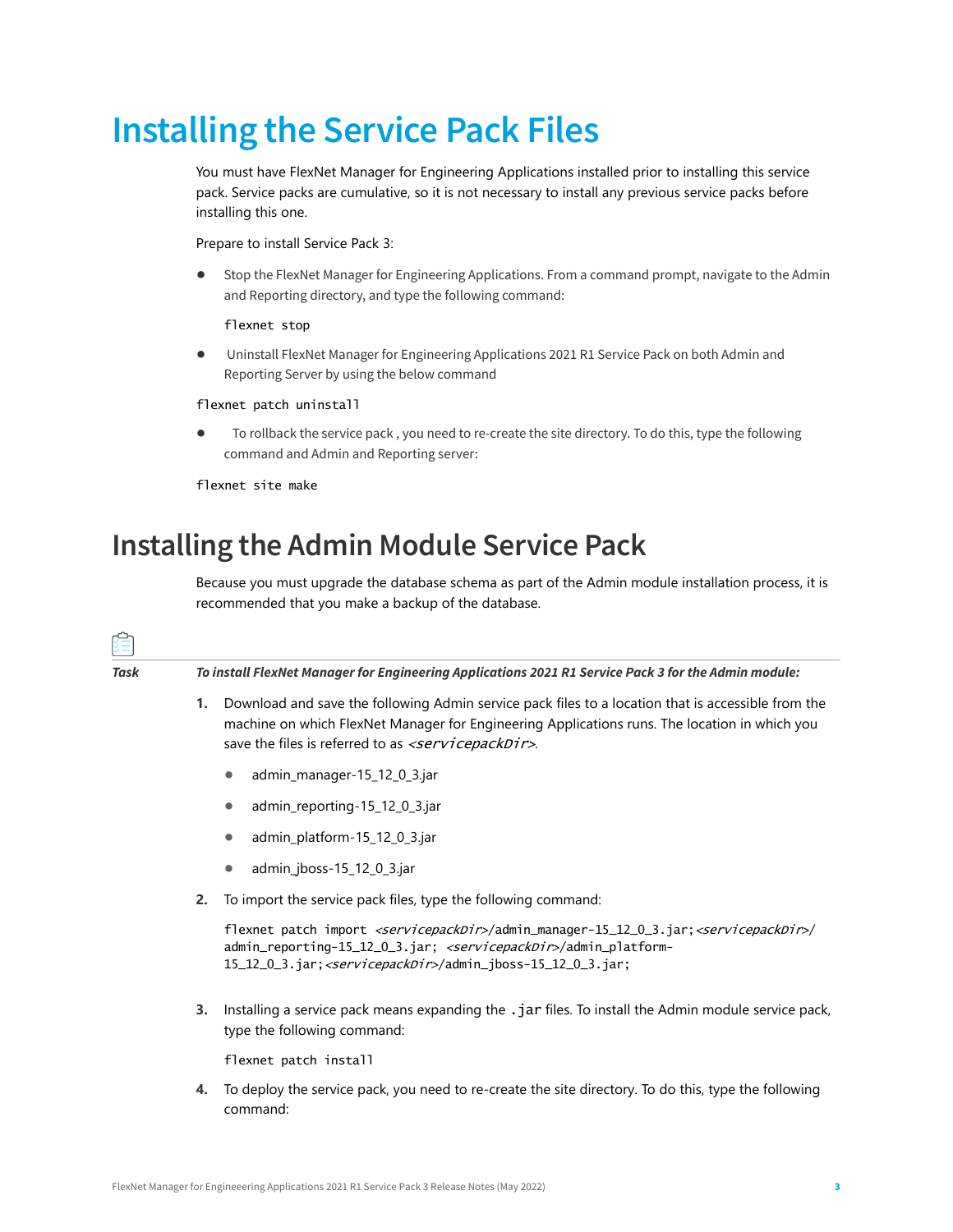flexnet site make

**5.** After deploying the service pack, you must upgrade the database schema. To upgrade the database schema, type the following command:

flexnet upgradedb

### <span id="page-3-0"></span>**Installing the Reporting Module Service Pack**

Because you must upgrade the database schema as part of the reporting module installation process, it is recommended that you make a backup of the database.

| Task | To install FlexNet Manager for Engineering Applications 2021 R1 Service Pack 3 for the Reporting module: |                                                                                                                                                                                                                                                                               |  |
|------|----------------------------------------------------------------------------------------------------------|-------------------------------------------------------------------------------------------------------------------------------------------------------------------------------------------------------------------------------------------------------------------------------|--|
|      | 1.                                                                                                       | Download and save the following Reporting service pack files to a location that is accessible from<br>the machine on which FlexNet Manager for Engineering Applications runs. The location in which you<br>save the file is referred to as <servicepackdir>.</servicepackdir> |  |
|      |                                                                                                          | reporting_remotereporting-15_12_0_3.jar<br>$\bullet$                                                                                                                                                                                                                          |  |
|      |                                                                                                          | reporting_platform-15_12_0_3.jar<br>$\bullet$                                                                                                                                                                                                                                 |  |
|      |                                                                                                          | reporting_jboss-15_12_0_3.jar<br>$\bullet$                                                                                                                                                                                                                                    |  |
|      | 2.                                                                                                       | To import the service pack files, type the following command:                                                                                                                                                                                                                 |  |
|      |                                                                                                          | flexnet patch import <servicepackdir>/reporting_remotereporting-15_12_0_3.jar;<br/><servicepackdir>/reporting_platform-15_12_0_3.jar;<servicepackdir>/reporting_jboss-<br/><math>15_12_03.</math>jar;</servicepackdir></servicepackdir></servicepackdir>                      |  |
|      | 3.                                                                                                       | Installing a service pack means expanding the .jar files. To install the Reporting module service<br>pack, type the following command:                                                                                                                                        |  |
|      |                                                                                                          | flexnet patch install                                                                                                                                                                                                                                                         |  |
|      | 4.                                                                                                       | To deploy the service pack, you need to re-create the site directory by typing:                                                                                                                                                                                               |  |
|      |                                                                                                          | flexnet site make                                                                                                                                                                                                                                                             |  |
|      | 5.                                                                                                       | After deploying the service pack, you must upgrade the database schema. To upgrade the database<br>schema, type the following command:                                                                                                                                        |  |
|      |                                                                                                          | flexnet upgradedb                                                                                                                                                                                                                                                             |  |
|      |                                                                                                          | The database-upgrade process may take an hour or more, depending on the size of the database.                                                                                                                                                                                 |  |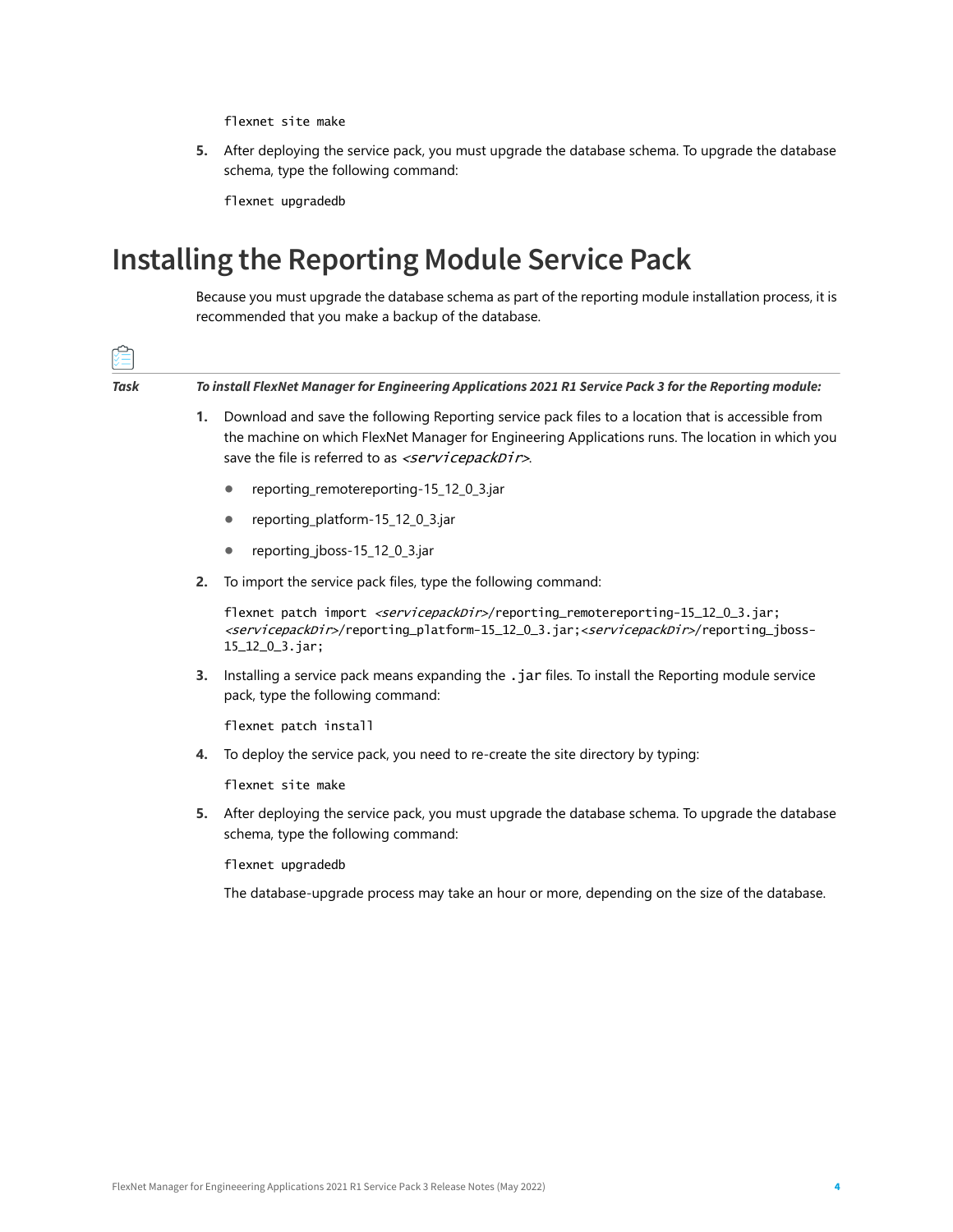### <span id="page-4-1"></span>**Resolved Issues**

Because FlexNet Manager for Engineering Applications service pack releases are cumulative, all of the issues resolved in previous service pack releases are resolved when you apply this service pack.

This section describes the issues that have been resolved in the FlexNet Manager for Engineering Applications 2021 R1 Service pack 3.

**Service Pack Highlights:**

- Spring framework upgraded from 5.2.9 into 5.3.19. This service pack addresses the below vulnerabilities .
	- **•** [Spring Frame](https://cve.mitre.org/cgi-bin/cvename.cgi?name=CVE-2021-45105)[work Data Binding Rules Vulnerability \(CVE-2022-22968\)](https://spring.io/blog/2022/04/13/spring-framework-data-binding-rules-vulnerability-cve-2022-22968)

FlexNet Manager for Engineering Applications 2021 R1 Service Pack 3 resolves the following issues.

| <b>Issue</b>       | <b>Description</b>                        |
|--------------------|-------------------------------------------|
| <b>FNMEA-15709</b> | Fix Spring vulnerability (CVE-2022-22965) |

### <span id="page-4-2"></span>**Known Issues**

The following issues are know issues in the FlexNet Manager for Engineering Applications 2021 R1 Service

Pack 3 release:

| <b>Issue Number</b> | <b>Description</b>                                                                 |
|---------------------|------------------------------------------------------------------------------------|
| <b>FNMEA-15509</b>  | DB connections leak in FNMEA 2021 R1                                               |
| <b>FNMEA-15739</b>  | Redirects in to blank page when click on some links after manager idle for a while |

# <span id="page-4-0"></span>**Legal Information**

### **Copyright Notice**

#### Copyright © 2022 Flexera

This publication contains proprietary and confidential information and creative works owned by Flexera and its licensors, if any. Any use, copying, publication, distribution, display, modification, or transmission of such publication in whole or in part in any form or by any means without the prior express written permission of Flexera is strictly prohibited. Except where expressly provided by Flexera in writing, possession of this publication shall not be construed to confer any license or rights under any Flexera intellectual property rights, whether by estoppel, implication, or otherwise.

All copies of the technology and related information, if allowed by Flexera, must display this notice of copyright and ownership in full.